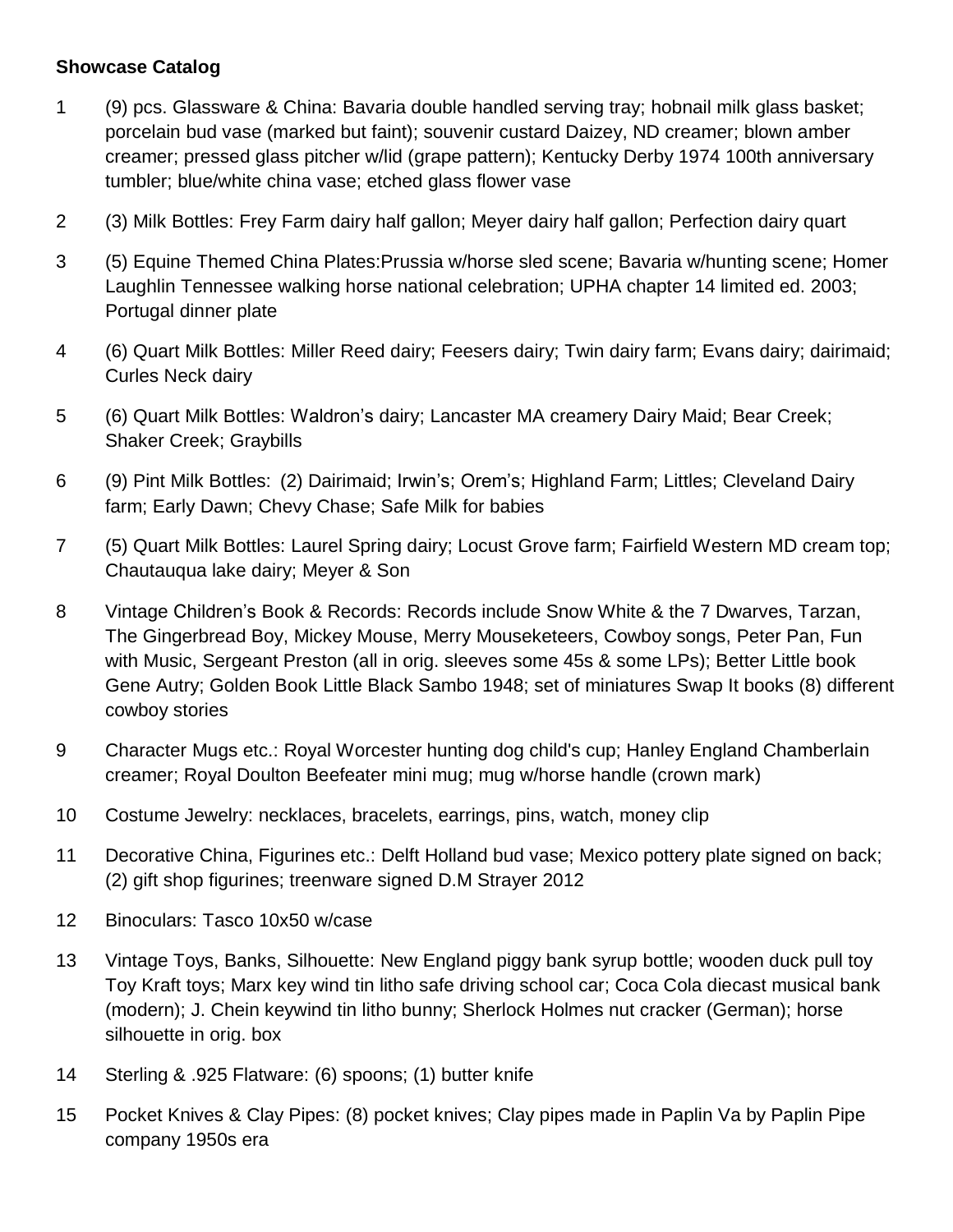- Sterling, .925 & Gold Filled: necklaces, bracelets, earrings, pins, watch, pocket knife"
- (9) Half Pint Milk Bottles: Musser farms; Pine Hill farm; Liberty Milk co.; Melville Dairy; Doberts; Nashville TN; Miller Reed; Pendell Dairy; Winchester creamery
- Pyrex: "Set of (4) Nesting Mixing Bowls (primary colors, smallest is brown); refrigerator dishes (2) small w/lids, (1) loaf size w/lid, (1) casserole w/lid (all in shades of green)"
- Assorted Lot: Cigar box full of assorted marbles; cast iron flat iron; cast iron mini sad iron w/trivet; apple butter crock - Cheesetown Produce Farm
- Lenox etc.: Lenox Winter Garden votive w/orig. box; lead crystal flower vase
- Sports Memorabilia: (2) baseball gloves; baseball ball; (4) photos Gibson cardinals #45 (signed), Duke Snider Brooklyn Dodgers (signed), Perez Cincinnati #24 (signed), photo w/Duke Snider, Gil Hodges, Roy Camanella, Carl Furillo
- China & Glassware: RRPC spongeware low jar; Ducks Unlimited 50th Anniversary stein; pressed glass banana center bowl; duck figurine
- Assorted Lot: German Wettengl nutcracker; mortar & pestle; (2) desk sets w/scissor and letter opener
- Swift Scope: 15-45x60 w/tripod & carry bag
- Kodak Dakon Camera: folding camera
- Brassware: Pair wall candle holders (CM); Carolina Brass candleholder w/hurricane shade
- (5) pcs. Pink Fenton Glass: lady figurine, hand painted & signed; bell; bird; goblet; covered pedestal candy
- (3) pcs. Hand painted Fenton Glass: bell, basket, stemmed votive (all signed)
- Hand painted Fenton: covered cracker jar "Daisy", signed
- (3) pcs. Hand painted Fenton Glass: (2) baskets, Guardian angel figurine (all signed)
- (2) Fenton Baskets: (1) hand painted & signed
- (6) pcs. Glassware: Galway Irish Crystal glass slipper; (3) bells 1 painted, 2 etched/frosted; toothpick; Bohemian painted basket cobalt blue
- (3) pcs. Hand painted Fenton Glass: custard glass Princess House collector's edition plate & bell set; (1) bell
- (4) pcs. Fenton Figurines: rooster; rabbit; bear (hand painted); butterfly (hand painted)
- (8) pcs. China: bell; double shell tray; Noritake bowl & shaker set; swan dish; Royal Albert dish; Nippon covered dresser dish; Noritake oval cracker server
- (2) pcs. Fenton: bud vase; Designer showcase series creamer (hand painted, signed)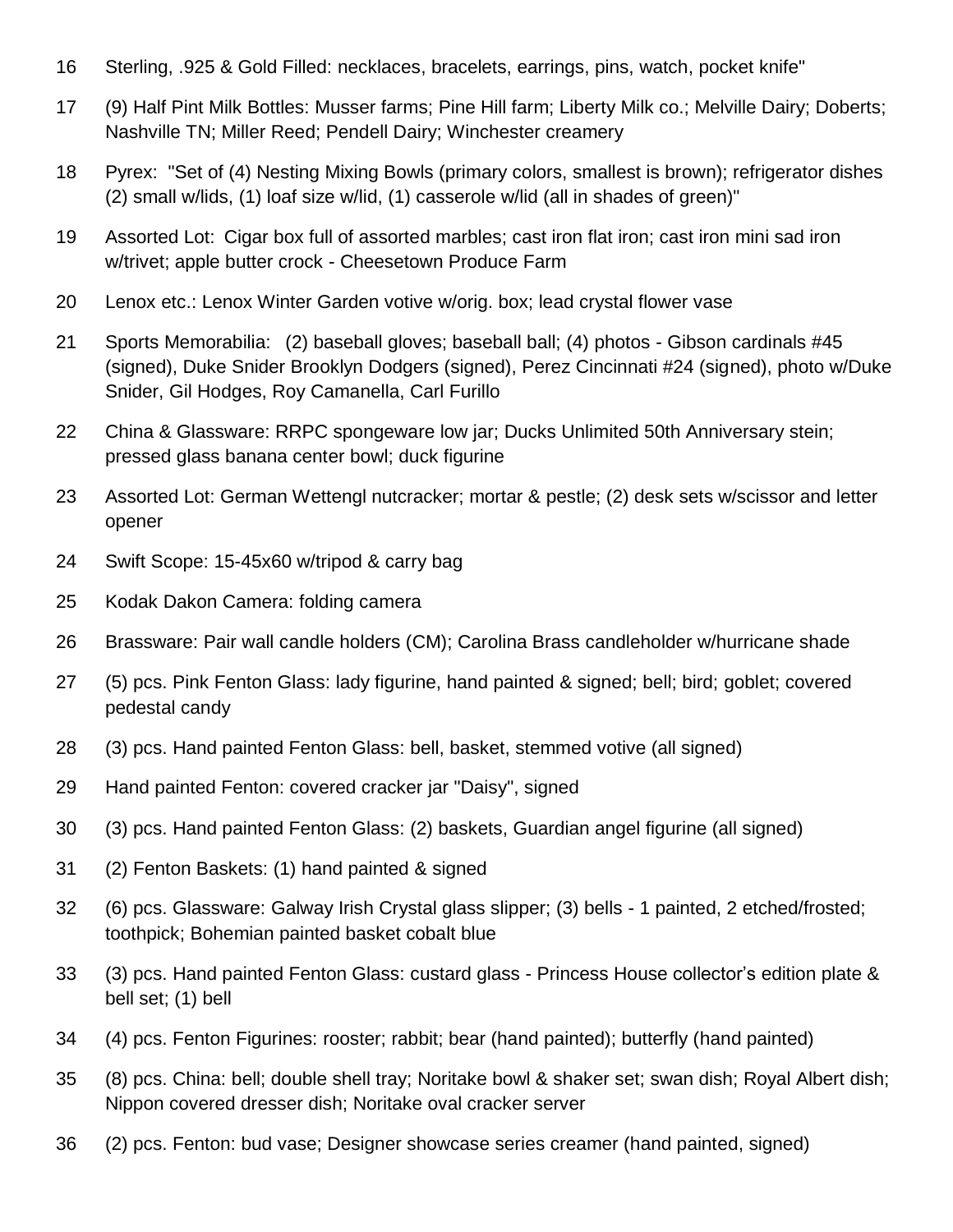- 18K, 14K & Gold Filled: pins; necklaces; bracelets; earrings; + cloisonné thimble; buffalo nickel
- Sterling & .925: pair weighted candle holders; (2) etched glass and sterling banded tray; condiment dish w/sterling base and handle, glass insert; sterling handled cheese knife; + ring; (3) pins; Roosevelt dime
- Swarovski & Glass: Swarovski tri-candle holder; pair of flower candle holders; pair of pedestal closed rose bowls; small vase; condiment jar w/lid
- Baldwin Brass: pair of column candle holders; one other pair
- Decorative Pottery & Metalware: Lannem art pottery bowl; (2) metal birds
- Costume Jewelry: necklaces; bracelets; pins; earrings; watches
- China & Glassware: (4) etched cranberry footed tumblers; Goebel bird figurine; green blown glass vase; Lefton tri-footed covered candy; blue decorated pitcher, Native American decoration
- (2) Barbie's: Barbie Couture Portrait in Taffeta in orig. box; Barbie Vera Wang in orig. box (boxes have been opened and Barbie's have been removed)
- Barbie 40th Anniversary: in orig. box, does not appear to have been removed
- (2) Barbie's: French Lady Josephine in orig. box, does not appear to have been removed; Evening Sophisticate in orig. box, does not appear to have been removed
- Barbie Elizabeth Taylor: Cleopatra in orig. box, not removed but staff has come lose and is rattling in the box
- Glass, China & Pottery: art pottery bowl (modern, signed); Heisey pitcher; Schumann lace plate w/metal handled surround; Germany plate
- (2) Fenton Baskets: hand painted, signed (1) marked Carlton collection"
- (2) pcs. Fenton Custard Glass: hand painted, signed fan is Museum collection; handled vase is Heirloom optics collection
- (6) pcs. Glassware: amber glass basket; blue opalescent footed bowl; pink opalescent bowl on brass stand; tall pedestal bowl; covered candy; pink center bowl
- (2) pcs. Fenton: pink vase hand painted, sign Carlton collection; blue vase hand painted, sign, Forget me Not
- (5) pcs. Fenton: hand painted, signed pedestal egg; woman figurine; fairy lamp; basket; vase
- (4) pcs. Fenton: hand painted, signed basket; pink slipper; (2) fairy lamps
- (3) Alarm Clocks: The National Call 8-day alarm clock; Westclox Big Ben; Westclox Baby Ben
- (2) Desk Clocks: Adlatus, musical; metal case clock, art nouveau style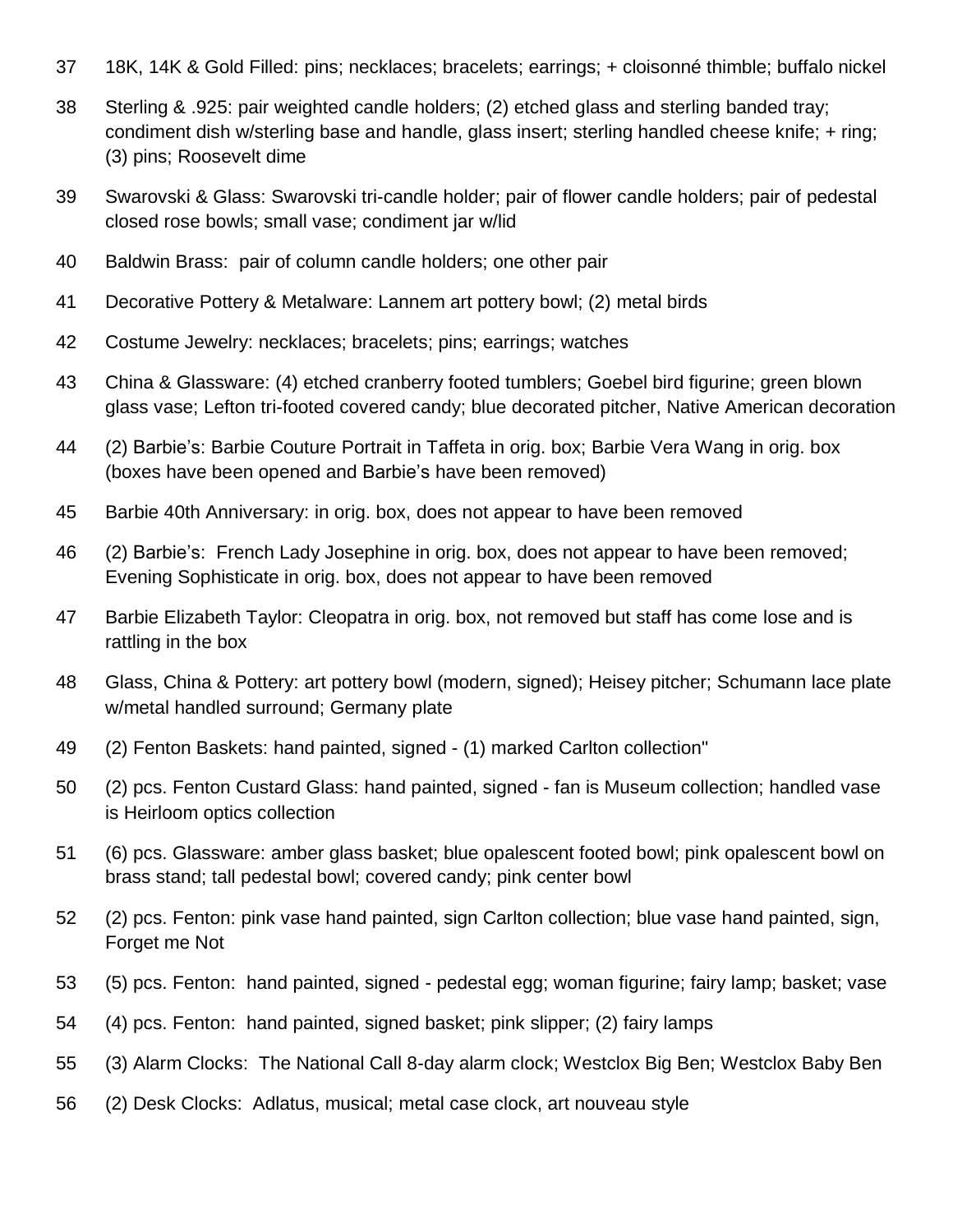- Assorted Lot: German made doll furniture in orig. box; (2) toy baby carriages (1 wood, 1 metal); scientific chef mincer w/orig. box; metal tray; serving utensil; advertising thermometer Newburg PA
- Westclox Big Ben: Alarm clock Norman O. Huber Chambersburg PA
- (3) Clocks: Rotating desk clock; miniature banjo clock Mt. Vernon; made in Germany small clock
- (2) Vintage Clocks: Westclox electric wall clock (red faced, second hand moves when plugged in); Deco style Westclox electric alarm clock (second hand moves when plugged in)
- (2) Desk Clocks: Deco style in green metal case; Park Sherman calendar 1942
- Tele-Vision Clock: electric, TV model, runs
- Art Deco Clock: Little Black Sambo, runs
- Assorted Vintage Lot: Daguerreotype in metal/leather case; (2) patches; miniature key wind clock; cigarette case; desk calendar; small pair binoculars; Flemish art box; wooden pocket watch holder; rhinestone compact w/powder; CDV framed; RR time keeper booklet etc.
- WWII German Arm Band: Civil Defense
- (2) Pocket Knives: Case w/orig. box; (1) w/leather sheath
- Stereo viewer & Views: (14) views all WWI military (tanks, soldiers, trenches etc.), stereo viewer is complete
- Wristwatches, Pocket Watches: assorted makers and condition
- (2) The Burning of Chambersburg Books: by Rev. B. S. Schneck, (1) published 1864, writing on title page, rebound; (1) published 1865
- Assorted Lot Political Pins & Postcards: Taft, McGovern, commemorate pins; Lutheran church, farm scene, Chambersburg etc.; miniature Banks Bros. Chambersburg Foot Stool premium
- Pepsi Cola Memorabilia: Walter Bros. Chambersburg distributor (14) receipts; bottle openers; mechanical pencils; etc.
- Pair of Bookends: Mose` & Mary & Jesus
- Porcelain Vase: tri-handled, painted, marked on bottom but stamp is fuzzy
- Sterling: monogrammed bowl; large sterling weighted shaker; pair sterling weighted shakers; sterling weighted creamer/sugar; sterling footed master salt; spoon
- Sterling: (2) etched glass sterling based bud vases; sterling relish tray; small bow tie handled tray
- Sterling Based Glassware: cranberry & clear vase; divided dish; vegetable & dip dish; candy dish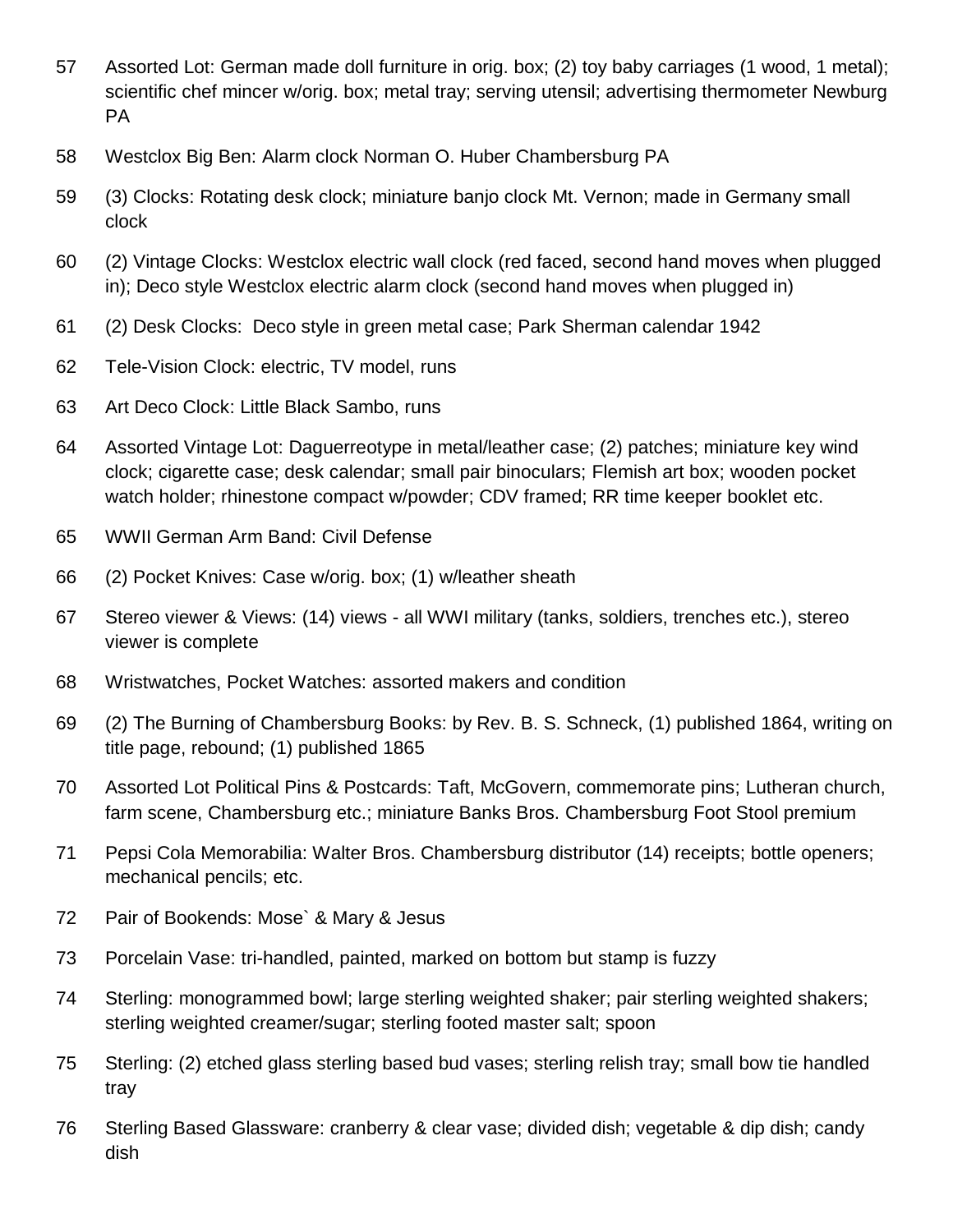- Sterling Based Glassware: (3) etched vases; (1) tall ruffled edge bowl
- Sterling Based Glassware: (5) etched vases (various styles)
- (2) pcs. Art Pottery: Hull double handled vase; water pitcher
- (2) pcs. Roseville Pottery: double handled planter 375-4"; vase 349-3"
- (2) pcs. Art Pottery: Hull planter; Roseville Donatello vase (chips)
- (2) pcs. Roseville Pottery: large vase 868-7"; small double handled bud vase 4"
- (3) pcs. Roseville Pottery: double handled low bowl 389-6"; (2) rose bowls 653-3"
- Roseville Pottery: vase 1v2-9"
- S. Kirk & Sons Sterling Flatware: (6) knives, (6) soup spoons, (6) teaspoons, (6) salad forks, (6) dinner forks, (2) serving spoons, (1) scalloped spoon, (1) carving knife, (1) cheese knife in chest
- Sterling: pair sterling weighted tri candle holders; pair sterling weighted tall candleholders; pair sterling weighted small candleholders, pair toppers
- Sterling: Hawkes compote etched glass w/sterling base; Tiffany & Co. tray
- Sterling: candelabra; (3) sterling weighted candleholders; sterling weight candle holder w/etched hurricane
- Glassware & China: onyx glass banana bowl; amethyst double handle bowl; onyx glass server; occupied Japan figurine; German nut bowl; Japan shaker set; Ironstone cheese dish
- Steins & Breweriana: (3) Germany steins w/metal lids; (2) steins w/metal lids; Villeroy & Boch stoneware jug w/lid
- Villeroy & Boch Tea Set: Teapot, creamer & sugar Burgenland pattern
- Villeroy & Boch Mixing Bowls: set of (5) graduated, yellow & blue stripes
- Rhinestones: necklaces, pins, ring, earrings, set in orig. box
- Sterling & .925: necklaces, pins, cufflinks, earrings
- Hamilton Pocket Watch: open face, 21 jewels
- 18K, 14K, 10K Jewelry: 18K clasp on pearl necklace; 14K (3) rings; 10K necklace, pendant, rings, pin;  $+$  (1) ring possibly gold but not marked
- 14K Gold Wristwatch: Lady Elgin
- 14K Gold Wristwatch: Henri Pirot
- 14K Gold Pocket Watch: Elgin, closed face
- (8) Native American Rings: not marked sterling, turquoise and other stones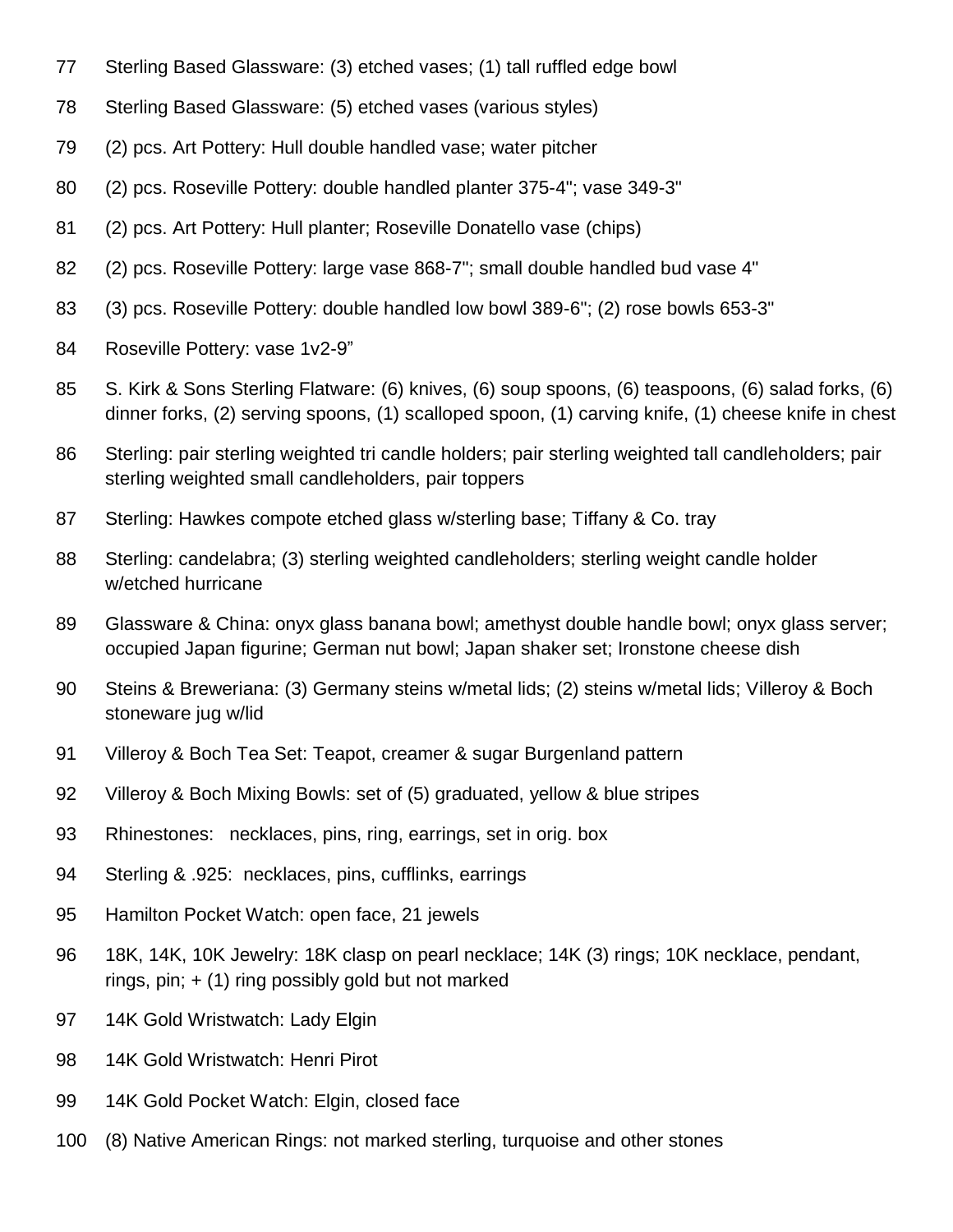- (3) Gold Filled Watches: (1) wristwatch, (2) pocket watches
- Gold Filled & Gold Plate: wristwatches, pocket watches, earrings, pin
- Gold Filled & Gold Plate: wristwatches, pocket watches, earrings, bracelet
- Omega Automatic Wristwatch: Sea master, no band
- Locle Pocket Watch: key wind
- (5) Mickey Mouse Watches: Ingersol, Bradley, and others
- WWII Waltham Wristwatch: w/orig. band
- Caravelle Wristwatch: digital, in orig. box
- Vulcain Wristwatch: 17 jewels
- (2) Gold Filled Wristwatches: Ladies Hamilton, Men's Elgin
- Bulova Accutron Wristwatch: RR approved
- Assorted Lot: Wristwatches, watch fobs, compass, belt buckles, mini. Anvil, (5) reproduction Asian coins
- Carved Wood Letter Holder: fold out flower holders (1 has a chipped leaf)
- (2) Carriage Clocks: made in France w/orig. leather over wood & glass box (rough) w/keys
- Wristwatches: Citizen 21 jewels; (2) Geneva in orig. box; and others
- Wristwatches: Fossil various styles
- Wristwatches: Winston; Pierre Cardin; Waltham; Omega; Gruen; Hilton
- Wristwatches & Pocket Watches: assorted makers and condition
- Wristwatches: assorted makers and condition
- Costume Jewelry: necklaces, pins, earrings bracelets
- Porcelain Cased Mantle Clock: Ansonia w/key & Pendulum
- Model Steam Engine Kit: Jensen Mfg. Co. (shows wear)
- Mantle Clock: made in Germany
- Sterling Weighted Base w/Glass: bon bon server; (4) etched bud vase; cake server
- .800 Silver: German, (6) hors d'oeuvre forks; (6) spoons; tongs; cake server; (2) serving spoons in orig. case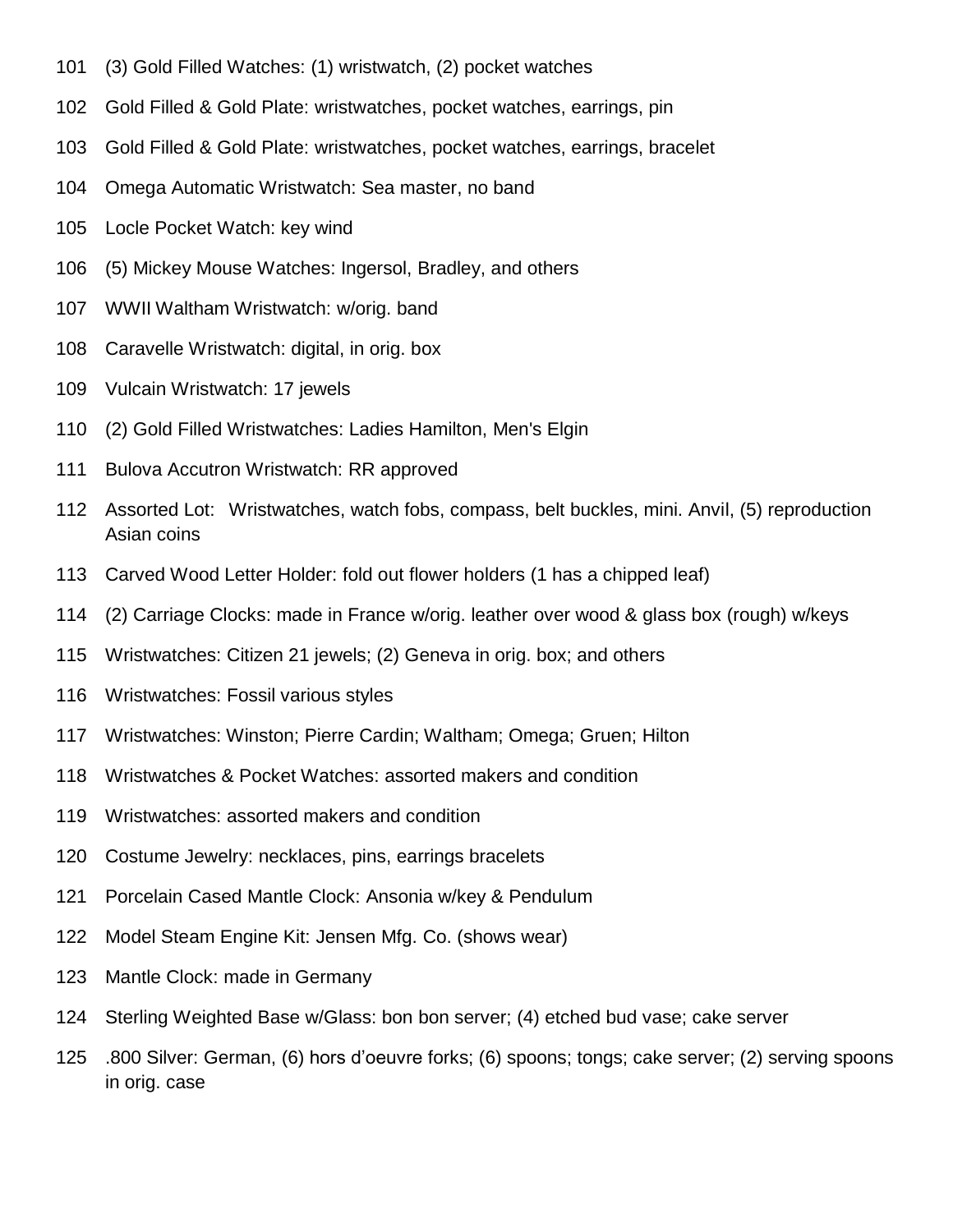- (12) pcs. Glassware: Degeanhart Priscilla figurine; (2) Degeanhart owls; Boyd custard glass train figurine; Boyd deer; scotty dog powder dish; art glass bowl, signed; etched green compote; Shirley Temple cereal bowl; pink footed dish; candlewyck fan vase; compote
- (2) pcs. Roseville Pottery: Florentine panel wall pocket; double handle vase (both unmarked)
- Hull Pottery: piggy bank
- China, Music Box, Stein: large pitcher (marked on bottom); peacock creamer Rosenthal; Bavaria cup/saucer; Limoges France dresser box; German mustache cup; (2) sets of berry bowl/under-plate (1 marked Germany); Hopalong Cassidy mug; music box w/deer on top; Western Germany stein
- Roseville Pottery: bookends 18E
- Roseville Pottery: pair candleholders 1141; pitcher (chipped on rim)
- Roseville Pottery: bookends 12 (minor chips)
- Steiff Bear: Muffy 20th Anniversary North American Exclusive w/bag & necklace & pin
- (3) Steiff Stuffed Animals Miniatures: the original teddy bear; (2) pom pom birds
- (2) Steiff Bears: original teddy bear; other not named
- Steiff Stuffed Animal: bunny Dormili
- (2) Steiff Bears: original teddy bear tag; other not named
- (2) pcs. Marigold Carnival Glass: bowl & vase
- (4) pcs. Carnival Glass: Degeanhart creamer/sugar daisy & button pattern, cobalt glass; tumbler amethyst Northwood; footed rose bowl amethyst
- (4) pcs. Carnival Glass: (2) grape & leaves bowls (1 med., 1 small) amethyst; Northwood grape & leaves jar; closed rose bowl cobalt, grape/leaves
- Cup/Saucer Sets, China: (5) English cup/saucer sets; Tiffany & Co. holiday plate
- (21) Redlines: Hot Wheels Classic 31 Ford woody; 1979 Ford F150; Silhouette 1967; Hooligan; (2) Poison Pinto; Mutt Mobile; Sand crab; van 1974; Mongoose; Hot Heap; 1968 El Camino; Classic 32 Ford; Python; 25th anniversary; Dune Daddy; Tail Dragger; Airy 8; Snake; + (2) Johnny Lightning
- Hot Wheels: (34) assorted models, condition
- Johnny Lightning: approx. (36) assorted models, condition
- Aurora & (4) Corgi: Aurora cigar box; Corgi astin martin, whizzwheels, Batmobile 1976 (DC Comic edition), Wonder Woman 1979 (DC comic edition)
- Hot Wheels: approx. (34) assorted models, condition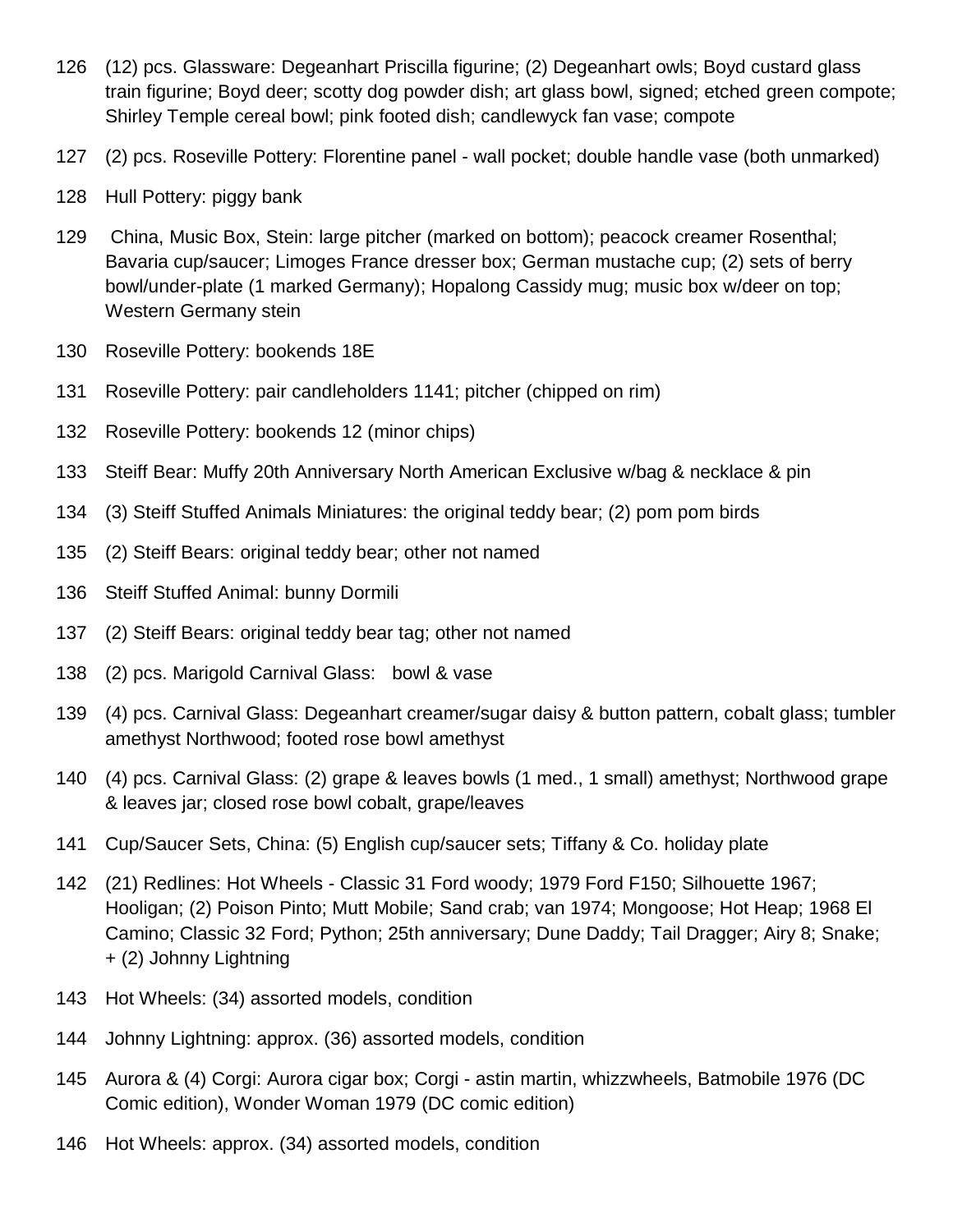- (26) Matchbox: assorted models, condition
- Russell Wright: (4) dinner plates, (4) small bread/butter plates, (3) cups, (4) saucers, S&P shakers
- Steiff Bear: growler, button in ear, red bow tie, white fur, jointed
- (2) Steiff Bears: both growlers 1909 classic & (1) other
- Steiff Bear: replica 1906
- (2) Annalee Rabbits: Easter Parade Boy & Girl Bunny 10"
- (3) Annalee Mouse: St. Patrick's 7"; Sweetheart Boy & Girl 7"
- (2) Annalee Dolls: Lord & Taylor Boy & Girl 10"w/orig. boxes Limited edition Lady limited to 1000, Lord limited to 1350
- (4) Annalee Rabbits: Country boy bunny w/hoe 7"; Country girl bunny w/basket + carrots 7"; Country boy bunny w/apple 7"; country girl bunny w/apple 7"
- (2) Annalee Dolls: Easter Bunny Kid w/Basket 7"; Benny Bunny 12"
- (2) Annalee Ducks: Raincoat duck 5"; male duck 5"
- (3) Annalee Dolls: Fantasy Flight 3"; Gardener Bunny 3"; Yellow Duckling 3" in orig. box
- (2) Annalee Ducks: Yellow 5"; White 5"
- (2) Annalee Dolls: Artist Bunny 5"; Duck in Egg 5"
- (4) Annalee Mice: Flood Relief Mouse 7"; Sailor Mouse 5"; Ben Franklin Mouse 7"; Bee Keeper Mouse 7"
- (2) Annalee Ducks: 7" both with bonnets
- (2) Annalee Dolls: Anniversary logo 7"; Mending My Teddy7" w/orig. boxes
- (2) Annalee Dolls: Little Mae Flowers 7"; Country boy w/black eye & fishing bowl 7"
- (2) Annalee Mice: chef w/mixing bowl 7"; chef w/bread 7"
- (4) Annalee Rabbits: Easter parade Boy & Girl Bunny 7"; Country Girl bunny w/flowers 7"; Boy Bunny w/carrot 7"
- (3) Annalee Ducks: Parade ducks 7"
- (2) Annalee Dolls: Tea Time 7"; Ice Cream Cone Boy 7"
- Annalee Doll: Fishing Boy w/fishing pole
- Annalee Vegetables: cabbage 7"; (2) ears of corn 8"; set of (3) red tomatoes 2"; peas & carrots; extra pea pods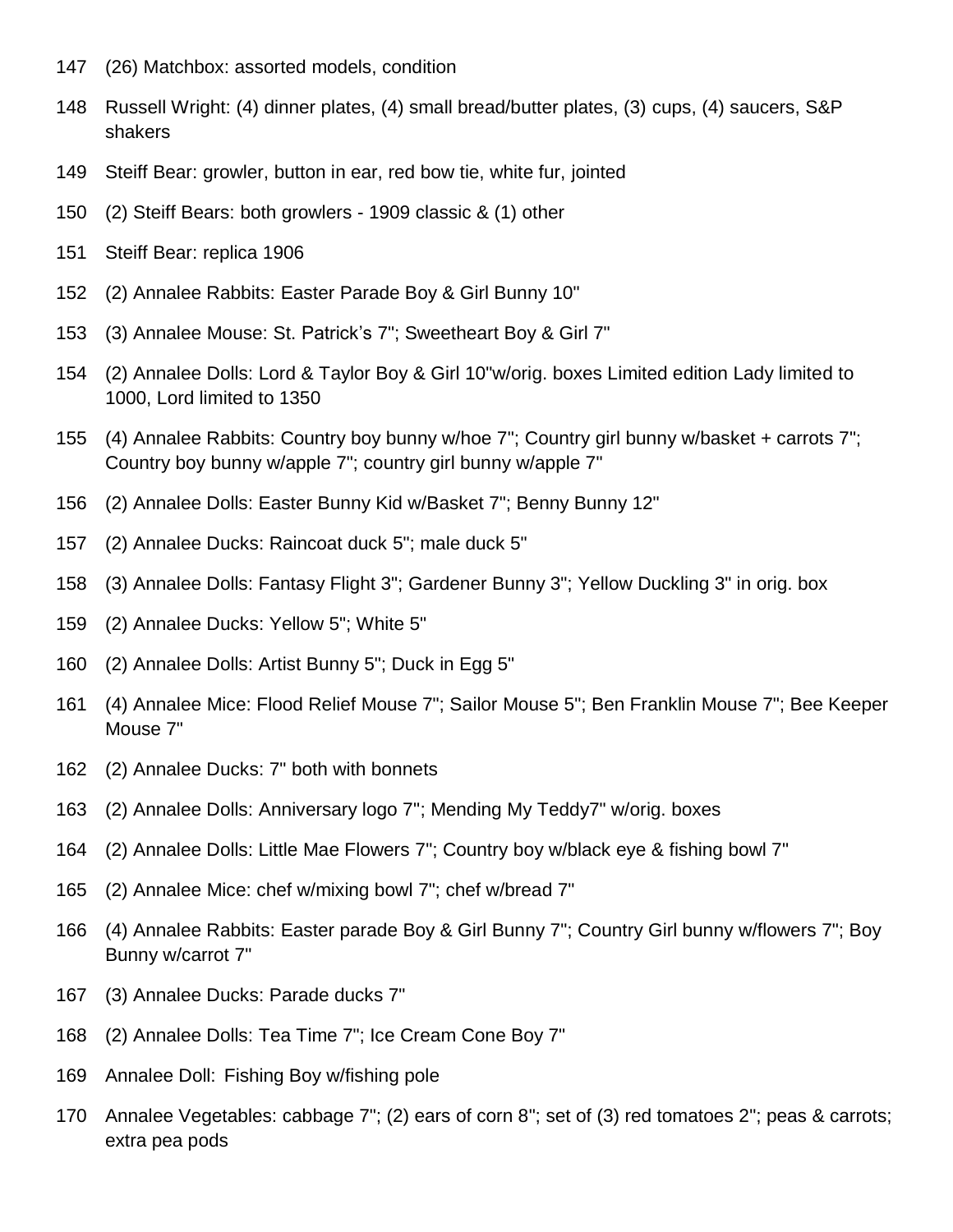- (2) Annalee Rabbits: Artist Bunny 10"; Girl Bunny Strawberry Dress 10"
- (2) Annalee Dolls: Sweet pea Mouse 3"; Girl Bunny w/vegetables 10"
- Annalee Doll: Duck w/Sprinkling Can 18"
- Annalee Doll: Girl Bunny18"
- Annalee Dolls & Accessories: (3) frogs; (2) lily pads, country cattail 24"
- 176 (3) Longaberger Baskets, Boyd's Bear: Horizon of Hope (2) combos w/lid; (1) combo all have orig. boxes; white Boyd's 2004 limited edit
- (3) Longaberger Baskets: Sweetest Gift combo w/lids, tie-ons
- (4) Longaberger Baskets: (2) Chestnut small oval diamond; booking 4" American work w/P; small All American Bowl w/P & Lid
- (3) Longaberger Baskets: Stuck on You combo w/sticky notes; (2) Sweetheart Floral Bouquet combos (1 has love notes)
- (5) Longaberger Baskets: Dresden 2002; (2) 2003 Collectors Club Renewal (1 is combo); 2003 Classic Saffron Booking; John Deere combo
- (3) Longaberger Baskets: Tarragon basket w/P; 8" generation w/P; bread combo
- (3) Longaberger Baskets & Pottery: (2) May Series Petunia Mini; May Series Tulip mini; (4) Collectors Club May Series Mini Peony pots (w/orig. boxes)
- (4) Longaberger Baskets: Miniatures JW Gathering combo; JW Bankers Waste combo w/lid; JW 2 Pie combo w/lid & riser; JW Corn combo - all have orig. boxes
- (2) Longaberger Baskets: 2000 Woven Memories Combo; 2002 Woven Memories w/P
- (2) Longaberger Baskets: May Series Morning Glory Combo w/Tie-on; May Series Sweet Pea combo
- Longaberger Basket: Autumn Reflections combo w/lid
- Longaberger Easter: (2) JW Miniature Orig. Easter basket combo w/eggs; (3) resin chocolate bunnies; set of (2) glass egg cups; (4) miniature Easter bunny dishes - all w/orig. boxes
- (3) Longaberger Baskets: Woven Memories 1999 combo; 2005 Bee combo; 2001 woven memories combo
- (3) Longaberger Baskets: May Series Tulip combo; vintage blossoms combo
- (3) Longaberger Baskets & Pottery: JW mini two pie combo; mini JW cake combo w/lid; mini JW berry combo; mini baking dish; mini milk pitcher
- Longaberger Basket: Medium Boardwalk combo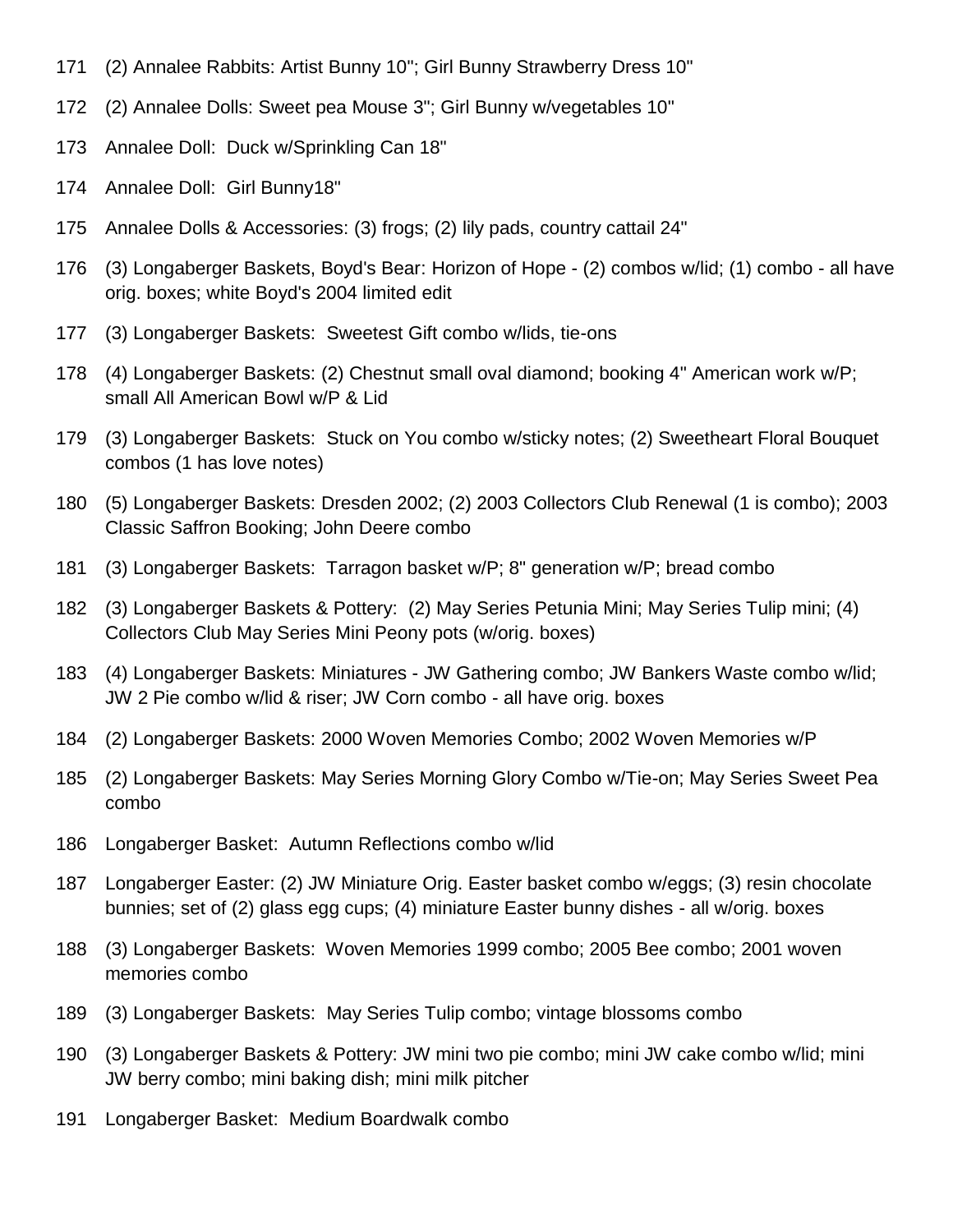- (3) Longaberger Baskets: 2005 Dresden combo; Mother's Day 1995 combo w/tie-on; May Series Petunia combo w/tie on
- (3) Longaberger Baskets: Flora combo; (2) booking baskets
- (3) Longaberger Baskets: Century Celebration Hostess Appreciation combo w/lid; Pen Pal w/P; Golf Club w/P
- (5) Longaberger Baskets: Miniatures Flag Baskets w/orig. boxes
- (2) Longaberger Baskets, (2) Candles: 2003 Woven Memories combo; October Fields combo w/lid; (2) Falling Leaves metal ware acorn candles
- (2) Longaberger Baskets: Geranium combo w/insert; Snap Dragon combo
- Longaberger Basket: 2009 Snowflake Cookie combo
- (2) Longaberger Baskets: Daisy combo; May Series Sweet pea combo
- Longaberger Basket: Large pumpkin combo w/lid
- Porcelain Cased Mantle Clock: Pittsburgh case, w/key & pendulum
- Open Mantle Clock: exposed works, w/key & pendulum
- Mantle Clock: Ingraham, wooden case (no key)
- Metal Cased Mantle Clock: Art Nouveau style
- Porcelain Cased Mantle Clock: two women painted on front (paint is chipped)
- Mantle Clock: Waterbury Clock w/key & pendulum (face has paint chipping)
- Barn Lantern & Creamer/Pitcher: Hilton Nakazato Japan metal ware pitcher; modern barn lantern
- Mantle Clock: EN Welch Mfg. w/key & pendulum, door has reverse paint glass eagle w/shield (paint chipping)
- Porcelain Cased Mantle Clock: Ansonia w/key & Pendulum
- Porcelain Cased Mantle Clock: rose decoration (paint is chipping)
- Small Porcelain Cased Mantle Clock: stamped "May" on back, flower decoration (paint chipping)
- Ingraham Alarm Clock: Art deco style
- Small Porcelain Cased Mantle Clock: stamped "Rose" on back
- (2) Metal Cased Desk Clocks: (1) Waterbury Clock Co. w/windmill scene; (1) Art nouveau style
- Carriage Clocks: Junghans w/key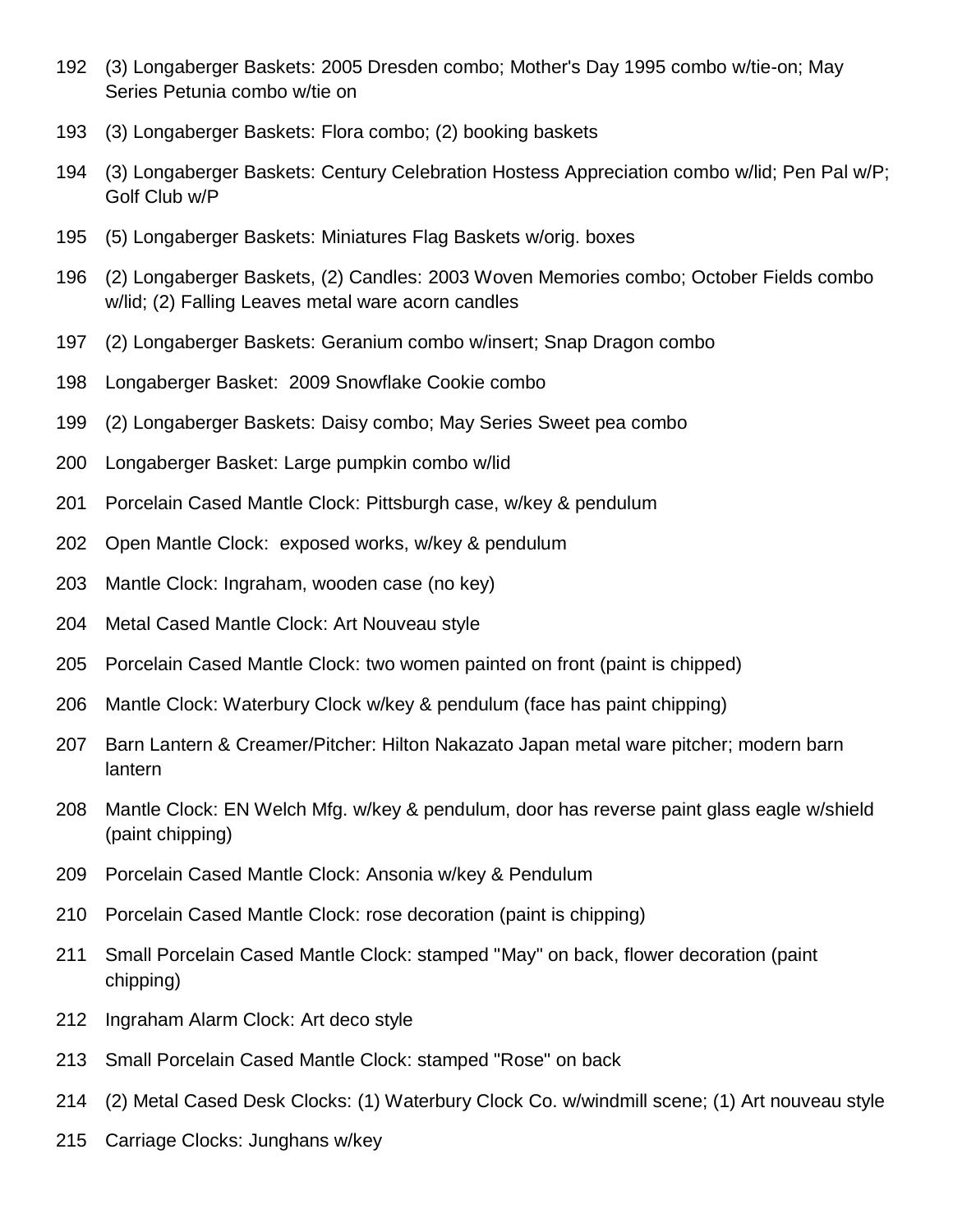- Small Porcelain Cased Mantle Clock: New Haven Clock Co. 1895 patent date, discoloration to front
- Small Porcelain Cased Mantle Clock: Made in Germany, stamped "Holly"
- Sessions Mantle Clock: wooden case, w/pendulum, no key
- Metal Cased Mantle Clock: metal painted panel of cherubs w/key, no pendulum
- Porcelain Cased Mantle Clock: Ansonia w/Bonn case has key & pendulum
- Porcelain Cased Mantle Clock: Ansonia w/Bonn case has pendulum
- Jardinière: floral, no name
- Big Boys Figurines: (9) total (4) are squeezees plastic, (4) are plastic banks, (1) plastic doll
- Camera & Binoculars: Minolta SRT 100 w/flash, zoom lens and accessories in bag; Scope binoculars 7x35 w/case
- Cast Iron Doll House Fence: approx. (12) pieces some green paint, some grey paint
- Porcelain Cased Mantle Clock: Ansonia w/key & Pendulum, case not marked
- German Mantle Clock: wooden case, w/key & pendulum
- Pyrex: (6) mixing bowls of assorted colors and sizes (not a complete set)
- Mantle Clock: Bailey, Banks & Biddle Co., wood cased, key & pendulum
- (8) Alabaster Eggs: assorted sizes, colors
- Longaberger Jewelry: assorted pins, necklaces, earrings some are So Rachel line w/orig. boxes
- Longaberger Basket: To Go Small Side Handle Tote
- Cast Iron Door Stop: Eagle
- (2) Steiff Bears: (1) w/tag, both has ear buttons
- Temptations Pottery: graduated set of (4) oblong casseroles w/lids (2) larger have wire stands; (4) small refrigerator dishes w/lids; graduated set of (4) oblong serving trays; set of (4) individual trays
- 5 Gal. Crock: brown glaze at top, 5 in blue, double handled (1 handle chipped)
- (4) Crocks: stoneware; small brown glaze band; blue decorated Chambersburg Pa; signed blue decorated jar/crock (modern)
- Longaberger Basket: large To Go tote w/carrying handles
- Kitchen Enamelware: cake pan; double boiler w/lid; Germany brewery ash tray; wall pot holder holder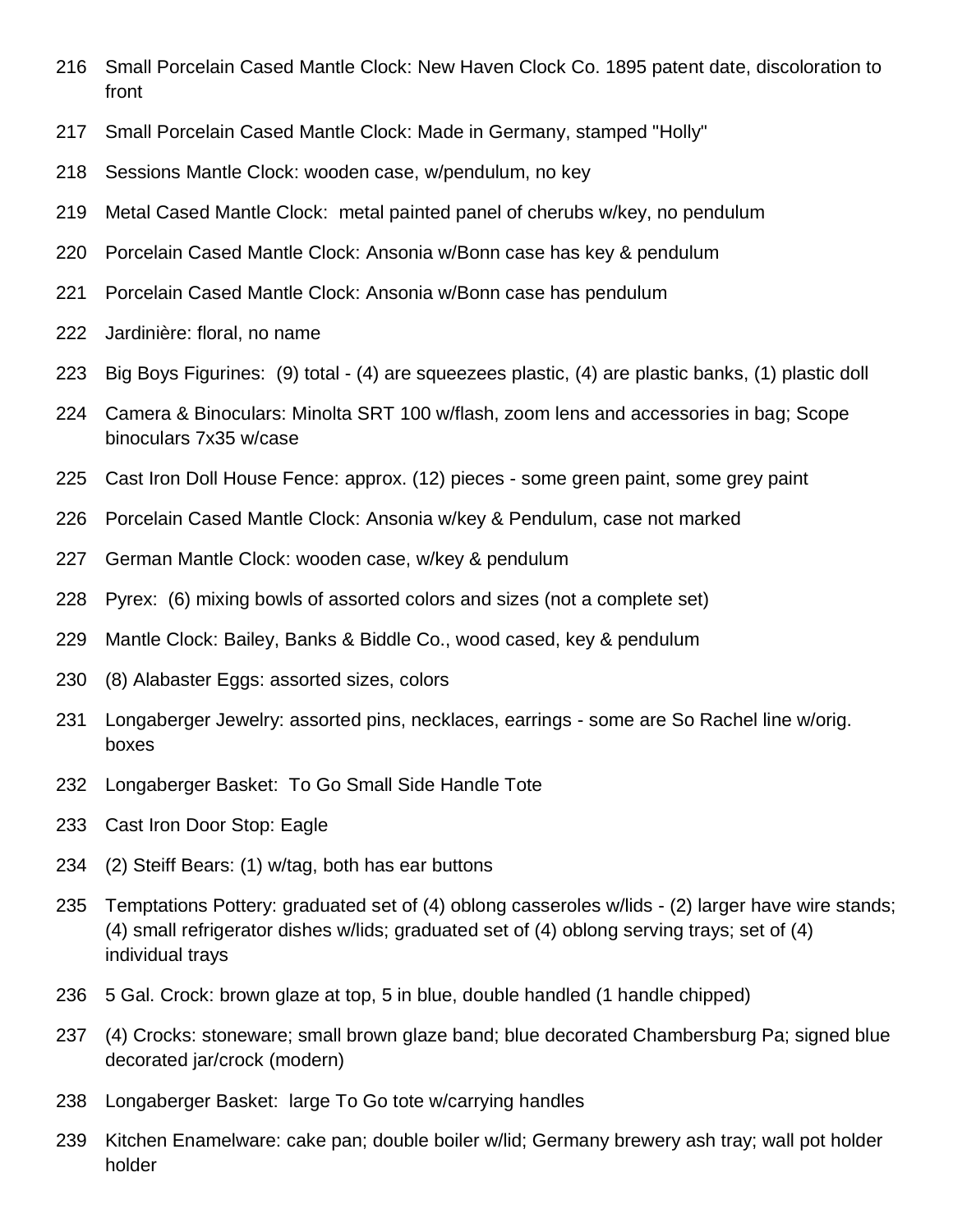- Sterling, Gold Filled, Costume Jewelry: pins, tie tacks, pendants, key chains
- Knives & Pocket Knives: (2) pocket knives; (2) knives in sheaths
- Military: dog tags, whistle, pins, insignia, google insert, ribbons, medal
- McCoy Large Mixing Bowl: blue/pink stripes
- Household Items: German coffee grinder; cow bell; snow bird; sifter
- Hardy Boys Books: #30, 33, 7, 22, 11, 18, 13, 28, 31, 29, 38, 44, 34, 37, 35 all w/DJs (some in as is condition, show use wear)
- Pair Brass Dresser Lamps: Underwriters Lab. Inc. w/ (2) frosted chimneys on each lamp
- (7) Longaberger Baskets: (2) 2007 Hostess Appreciation; Sage booking w/P; (2) keeping (1 w/P); (2) booking 4" American work
- (5) Longaberger Baskets: Horizon of Hope; Hostess Appreciation; 2005 HOH; Oregano w/P; Oregano combo
- Longaberger Baskets & Accessories: JW mini berry basket combo; JW mini cake basket combo; JW mini umbrella stand; (2) mini baking stands; (2) mini baking dishes - all w/orig. boxes
- (4) Longaberger Baskets: Little drum; peppermint stripe combo; tree trimming nature's berry w/P; 2003 melody - all w/orig. boxes
- (5) Longaberger Baskets: 2002 Renewal combo; (2) 2005 Hostess appreciation combo (1 w/box); (2) cilantro
- (4) Longaberger Baskets: Sweetheart Sweetest Gift (2 combos w/lids, 2 baskets only)
- (7) Longaberger Baskets: (2) Hostess appreciation (1 combo, 1 P); (3) sage booking w/P; (2) 5"" round keep w/P & lids
- (4) Longaberger Baskets, Pottery: Woven Memories combo; Home Office 10th Anniversary combo; (2) 2007 Hostess Appreciation combo; salt shaker heritage red
- (6) Longaberger Basket: (3) 2003 Melody combos; 2000 Let it snow w/P; Peppermint stripe combo; Nature's berry w/p - all w/orig. boxes
- Longaberger Basket & Stemware etc.: (4) champagne flutes w/orig. boxes; wine opener & stopper w/orig. box; Dresden w/P & napkins
- Longaberger Glassware & Pottery: (3) Collectors Club Crocus glass baskets; All the trimmings candy dish; cardinal ornament; pine cone ornament; bird ornament
- (3) Longaberger Baskets: 2001 Dresden combo; (2) 1999 Dresden Tour II w/P
- Longaberger Basket: Desk Top combo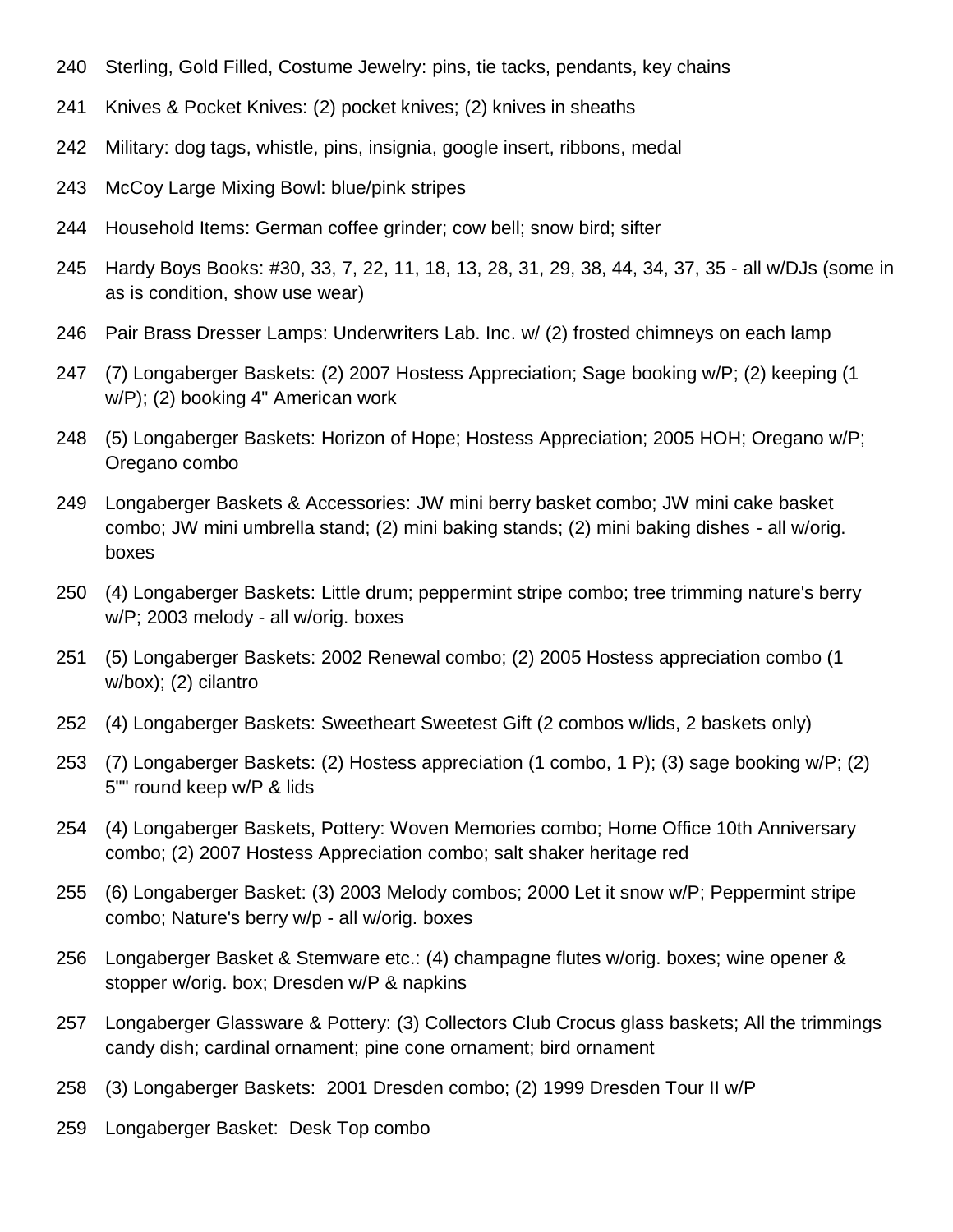- Longaberger Basket: 2005 Silver Bells w/P, Lid & Tie-on
- (2) Longaberger Baskets: Cheese & Cracker w/divided P; medium serving combo w/lidded P
- (3) Longaberger Baskets: bread/bakery w/P; strawberry combo; vintage blossom combo w/lid
- (2) Enamel Metal Signs: Animal Crackers; Popsicle (modern)
- (2) Enamel Metal Signs: Morton Salt; Cracker Jack (modern)
- (3) Enamel Metal Signs: Lionel Trains; Bell Telephone; Mr. Peanut (modern)
- (8) Hot Wheels: (5) Mini Coopers; Mercedes; Porsche; challenger
- Pocket Knives: (8) assorted makers, models
- (2) HO Scale Locomotives: Union Pacific engine & tender; B&O engine
- Sterling & Gold-Filled: GF Gruen wristwatch (missing 1/2 band); sterling weighted shaker; sterling salt dip w/glass insert & spoon
- Advertising: Brookfield Dairy half pint cream top milk bottle; Hanson spring scale; Benzoil Inhaler oil can;
- (8) HO Scale Train Cars: caboose; Boraxo car; box car; Jack Frost cane sugar car; steam engine flatcar; rio grande box car; coal car; C&O car
- Assorted Lot: toy derringer cap gun; double barrel cap gun (rusty); ring of keys; pencil sharpener; baseball counter; hand counter; metal squirrel; (2) Brody knobs
- (2) HO Scale Locomotives: PRR engine & dummy (engine as is)
- (7) HO Scale Train Cars: Caboose; Exxon; Mobile Gas; Refrigerator; flat car; Pepsi box car; Santa Fe
- Baskets & Bowl: Enamelware bowl (modern); Longaberger measuring; double handle rye basket
- Porcelain Faced Doll: Nippon #76018, sleepy glass eyes, open mouth w/teeth, orig. wig; composition body, jointed arms, legs (as is - needs re-strung, hands missing fingers)
- (4) Cast Iron Garden Gnomes: modern
- Charleen Kinser Designs: Little Owl Athena
- Charleen Kinser Designs: #82/200 Raccoon
- Charleen Kinser Designs: Backseat Burt Summer Traveler
- (4) Cast Iron Garden Gnomes: modern

## **Wall Catalog**

1w Sessions Mantel Clock: electric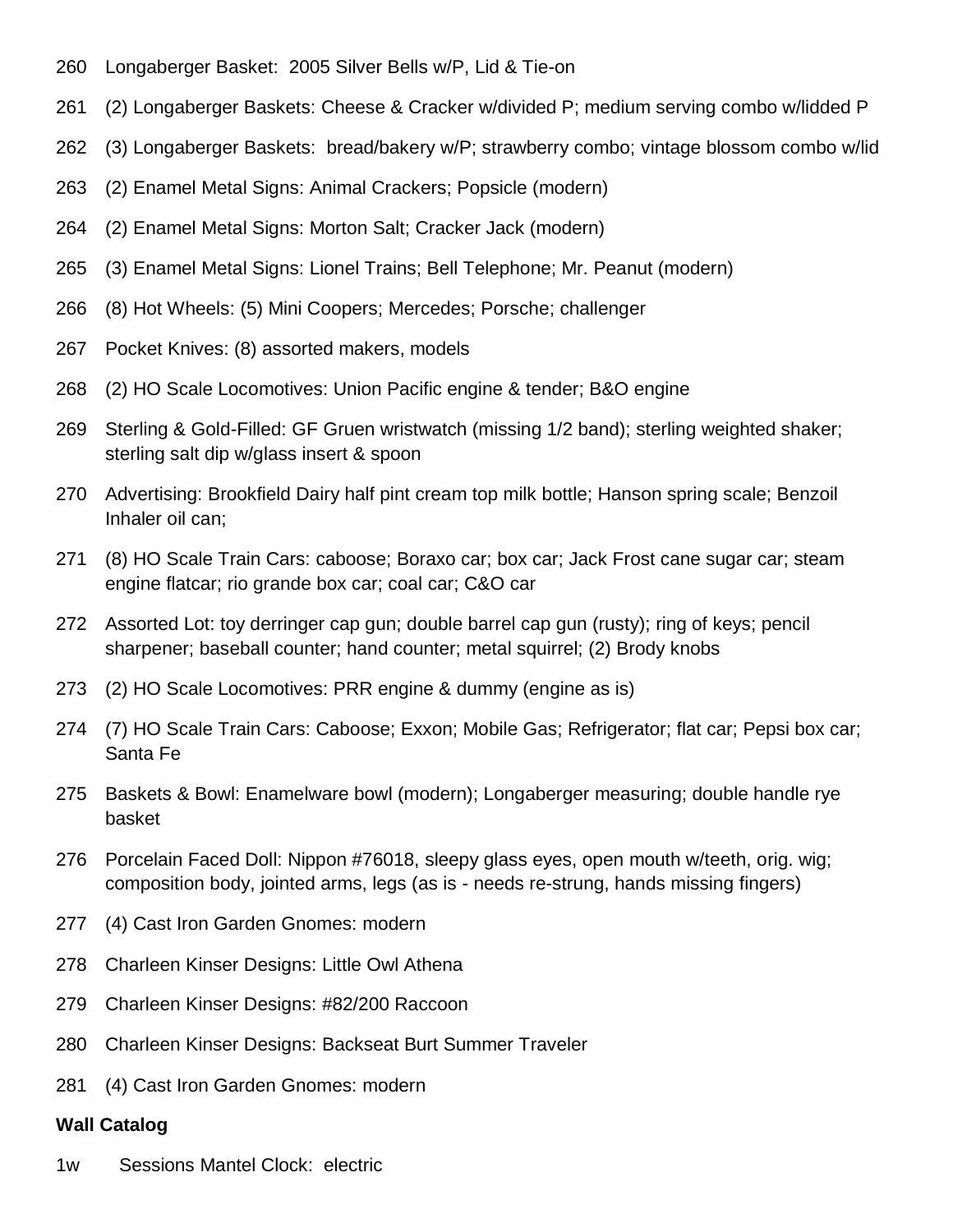- 2w Boy and Girl Sculptures: Made by Andres?, some paint loss and some minor chipping
- 3w (2) pcs. Longaberger: wrought iron 2-tiered basket holder, w/wooden inserts; wrought iron stand w/leaf design
- 4w Phoenix Philodendron Vase: blue and white
- 5w Bose Wave Music System: 4 disc changer, cords, (2) remotes, booklets
- 6w Retro/Vintage Horse Planter: no name
- 7w Sessions Mantel Clock: inlay design, key and pendulum
- 8w (4) Horse Show Posters: all for shows in Virginia
- 9w Falstaff Beer Clock: has cord, but needs plug
- 10w Blue and White Vase: no name
- 11w Horse and Carriage Embossed Leather: framed and matted
- 12w Pair Virginia Horse Show Posters: 2018 and 2019, both framed and matted"
- 13w Mary Hope Worley Limited Edition Print: "The Old Courthouse", Leesburg, VA, 54/1000, framed and matted, history of courthouse on back
- 14w (2) Framed Prints: "The Basket Lady", Jeanie Drucker, framed and matted; "The Four Corners of Law", Charleston, SC, signed, framed and matted
- 15w Porcelain Face Wall Clock: floral design, wound tight, w/key
- 16w Junghans Kitchen Clock: has kitchen timer, w/key
- 17w Framed Print: portrait of woman, art nouveau style
- 18w Limited Edition Print: signed, 152/950, framed and matted
- 19w Michael Swanson Limited Edition Print: signed, 42/550, framed and matted
- 20w (3) French Prints: Le Nid aux Secrets; L'ecouteuse; Peche Mignon (all framed)
- 21w Mrs. Bee Limited Edition Print: signed, 158/950, framed and matted
- 22w (4) Utensils: (3) ladles; (1) skimmer
- 23w Old German Beer Sign: open/close, some paint chips
- 24w Carved Deer Wall Decoration: missing antlers
- 25w Sausage Stuffer: some rusting
- 26w P. Buckley Moss Print: "The Barn", framed and matted
- 27w Framed Print: woman holding flowers, framed and matted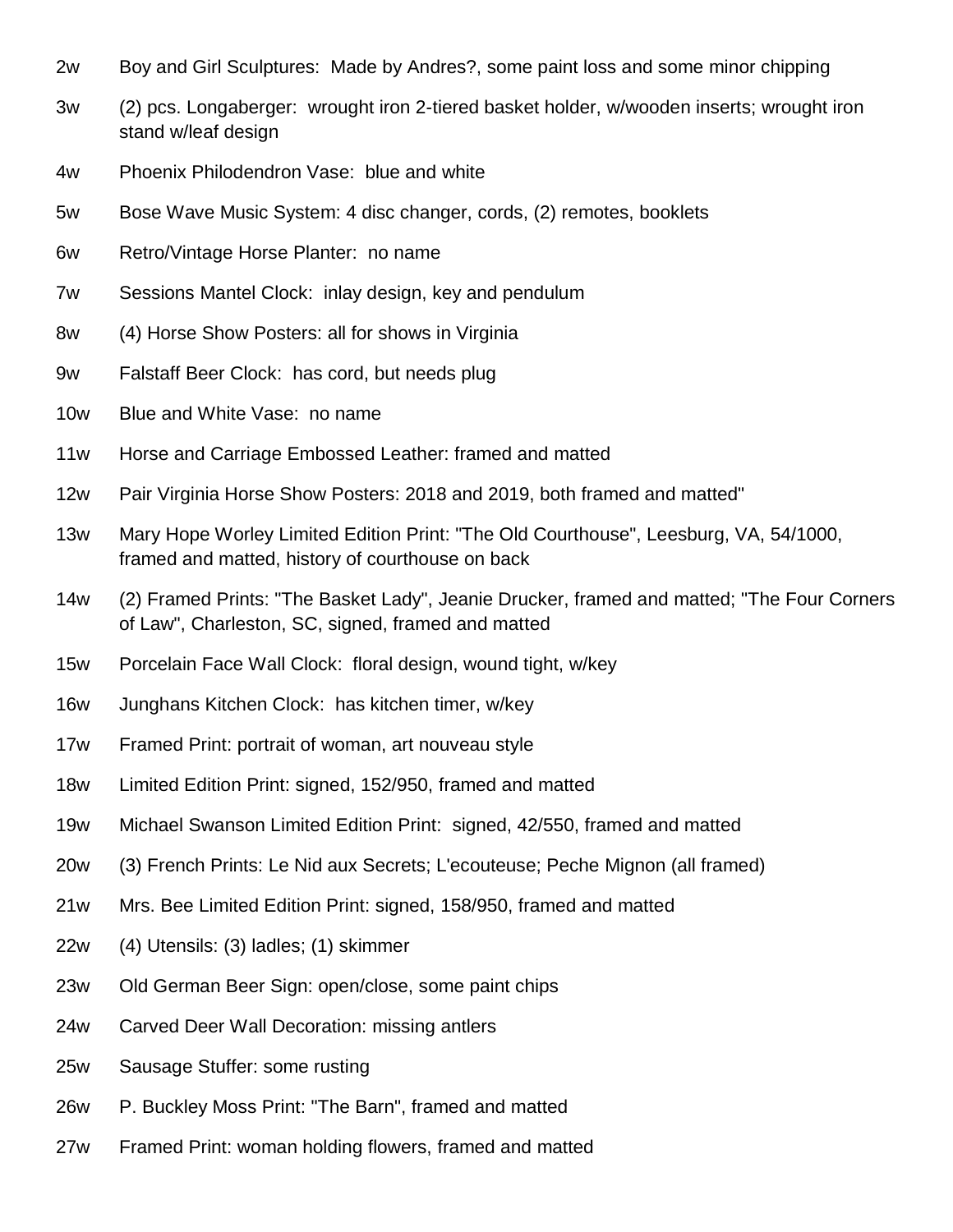- 28w Framed Sheet Music: Schubert's Serenade, matted
- 29w Mission Style Mantel Clock: key and pendulum
- 30w Oil on Canvas: carved frame w/oak leaves and acorns
- 31w Currier & Ives Lithograph: Trotters on the Snow, reprint, framed and matted
- 32w William Nelson Artist Proof: farm and buggy, framed and matted
- 33w Wall Clock: wood edge, blue and white face, key and pendulum
- 34w Goldie Reichard Watercolor: cemetery, 1974, framed and matted
- 35w German Beer Sign/Chalkboard: Eichbaum Biere
- 36w Charles Wysocki Print: framed and matted
- 37w Wall Clock: New Haven Clock, key and pendulum
- 38w (2) Lantern Globes: blue glass
- 39w German Vase: etched
- 40w (3) Cast Iron Gnomes: some paint chips
- 41w Homer Laughlin Washbowl and Pitcher: some discoloration
- 42w Coca-Cola Collector Plate Wall Calendar: has all months, August plate is chipped on bottom edge, includes all numbers and holiday panels
- 43w Revere Mantel Clock: Westminster Chime, electric
- 44w Framed Print: portrait of woman, art nouveau style
- 45w Gilbert Calendar/Wall Clock: 31-days, w/key
- 46w Deep Walnut Frame: decorated
- 47w Advertising Clock: Zodiac watches, lights up, second hand moves
- 48w Leaded Glass Wall Decoration: abstract design
- 49w Wood Wall Carving: Windmill scene, left side of frame is loose
- 50w Framed Print: Victorian ladies, round frame, matted
- 51w Framed Print: "you mustn't pull", girl with kittens, framed and mated
- 52w Advertising Sign: H.L. Lehman Jeweler Watch Repairing, wooden sign, cast iron hangers, some paint loss, double sided
- 53w Leaded Glass: wood frame
- 54w Virginia Hair Watercolor: 1985, framed and matted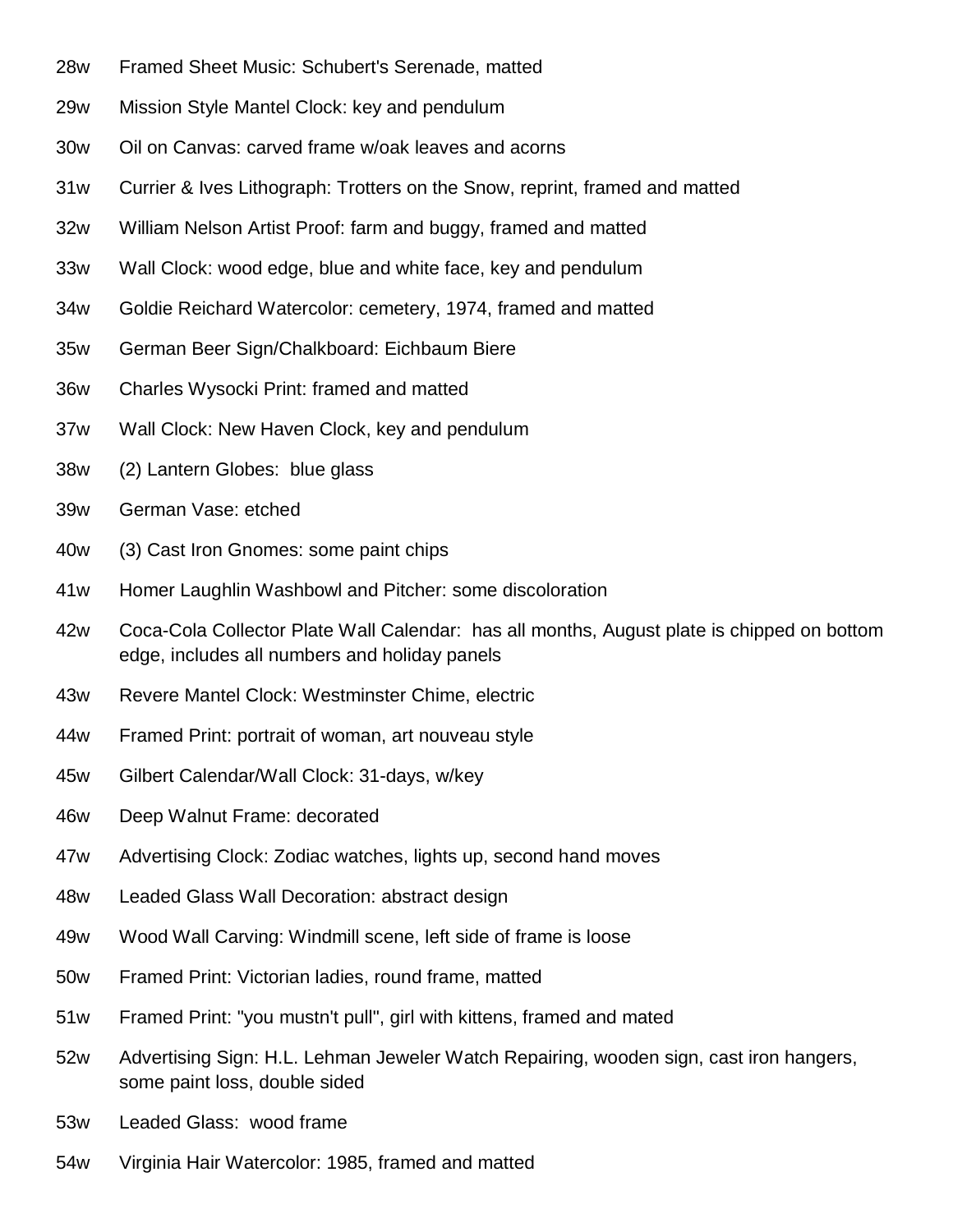- 55w Barbara A. Palmer Print: framed and matted
- 56w Quilt: flower garden pattern
- 57w Advertising Clock: Drink Coca-Cola, some gold paint loss in lettering, w/key and pendulum
- 58w Advertising Clock: Lucky Strike Tobacco
- 59w Advertising Clock: Elkay Brand Ham, some gold paint loss in lettering
- 60w Railway Standard Time Clock: 30-day, New Haven Clock Co.
- 61w Wall Clock: enamel face, key and pendulum, carved case
- 62w Railroad Wall Clock: Chicago Northwestern Railroad, key and pendulum
- 63w Highly Decorated Wall Clock: C. & H. Cartwright London, inlay on case, carved top, mirror back
- 64w Advertising Clock: Ball Watch Co., key and pendulum
- 65w Framed Print: two kids & dog
- 66w Oil on Board: framed, not signed
- 67w Advertising Clock: Chicago Rockford Hosiery Co., some gold paint loss in design and lettering, key and pendulum
- 68w Advertising Clock: Drink Coca-Cola, some gold paint loss in lettering, w/key and pendulum
- 69w Advertising Clock: Nestle w/pendulum
- 70w Sessions Wall Clock: advertising Calumet Baking Powder, w/key & pendulum (wear to gold lettering)
- 71w Longaberger Basket: 25th Anniversary Flag combo w/lid
- 72w Decorated Coal Scuttle: signed reeves, painted on both side (some rust, paint loss)
- 73w Wrought Iron Candle Holders: apple tree design
- 74w 2 Gal. Crock: 2 in blue, brown band glaze
- 75w Longaberger Basket: Extra-large tote w/P
- 76w Longaberger Basket: small laundry w/P
- 77w Brass Bucket: tri footed w/lions head handle, American Mfg. Brass kettle #2
- 78w Crockery Jug: chipped, handle looks okay
- 79w Fenton, Smith Glass, etc.: Fenton silvercrest vase; Fenton milk glass hobnail vase; Fenton footed milk glass hobnail vase; Fenton milk glass hobnail planter; Fenton bell; Fenton ruby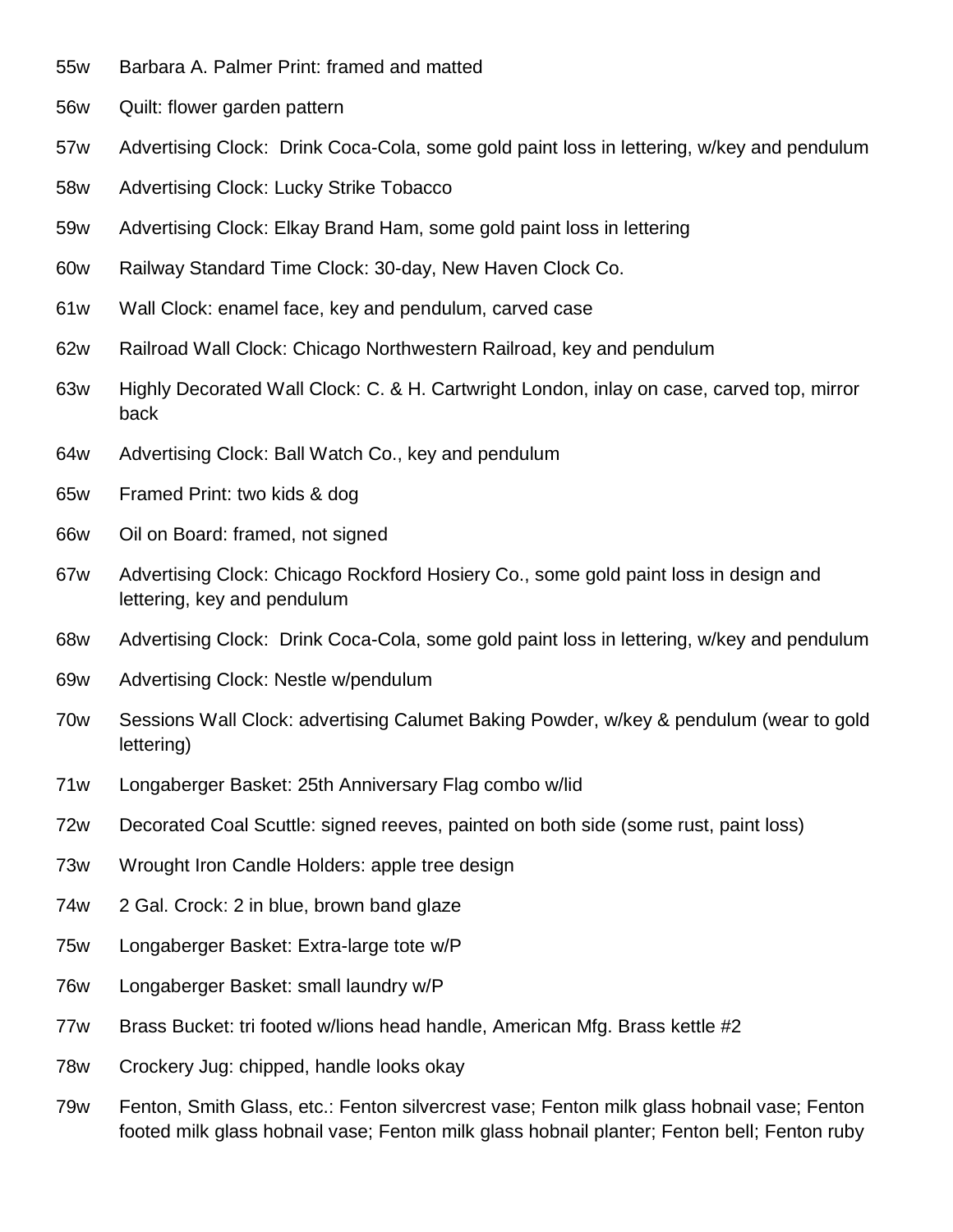hobnail rose bowl; Fenton shell dish; pair Fenton milk glass shakers; pink moon and star dish; silvercrest footed rose bowl

- 80w Cast Iron Dog: painted, modern
- 81w Quilt: X pattern, some staining, edges show wear/holes
- 82w Conservo Cooker: has wire racks on inside
- 83w Oil Lamp: etched chimney

## **Furniture Catalog**

- 1f Garden Seat: dragon and bamboo motif, has some chipping
- 2f Hobby Horse: some moth holes on body, glass eyes, label on front, can be used at rocking or pull horse
- 3f RCA Victrola: mahogany case
- 4f Mickey Mouse Bubblegum Machine: modern, on stand
- 5f Plant Stand: tall, mahogany, lower shelf
- 6f Hurricane Style Lamp: modern, electric, frosted flower design
- 7f Curios Cabinet: oak, beveled glass, curved front, 1 door over 1 shelf
- 8f 3-Section Barrister Bookcase: oak, Weis?
- 9f Hat/Coat Rack: modern
- 10f 2-Pcs. Curios Hutch: 2 glass doors w/2 shelves, over 2 drawers over 2 doors
- 11f Grandfather Clock: oak
- 12f Table Lamp: brass base, electric
- 13f Bar Cabinet: 2 drawers over 2 doors
- 14f Table w/4 Rope Seat Chair: 3 boards and pads
- 15f Stained Glass Window: 2 panels are cracked
- 16f Hutch: mahogany, 1 glass door, 2 shelves over 1 drawer, over 2 doors
- 17f Grandfather Clock: oak
- 18f Lazyboy Rocker Recliner: upholstered
- 19f Flat Top Trunk: w/till
- 20f Glider Rocker: w/glider ottoman
- 21f Bench w/Shelf: modern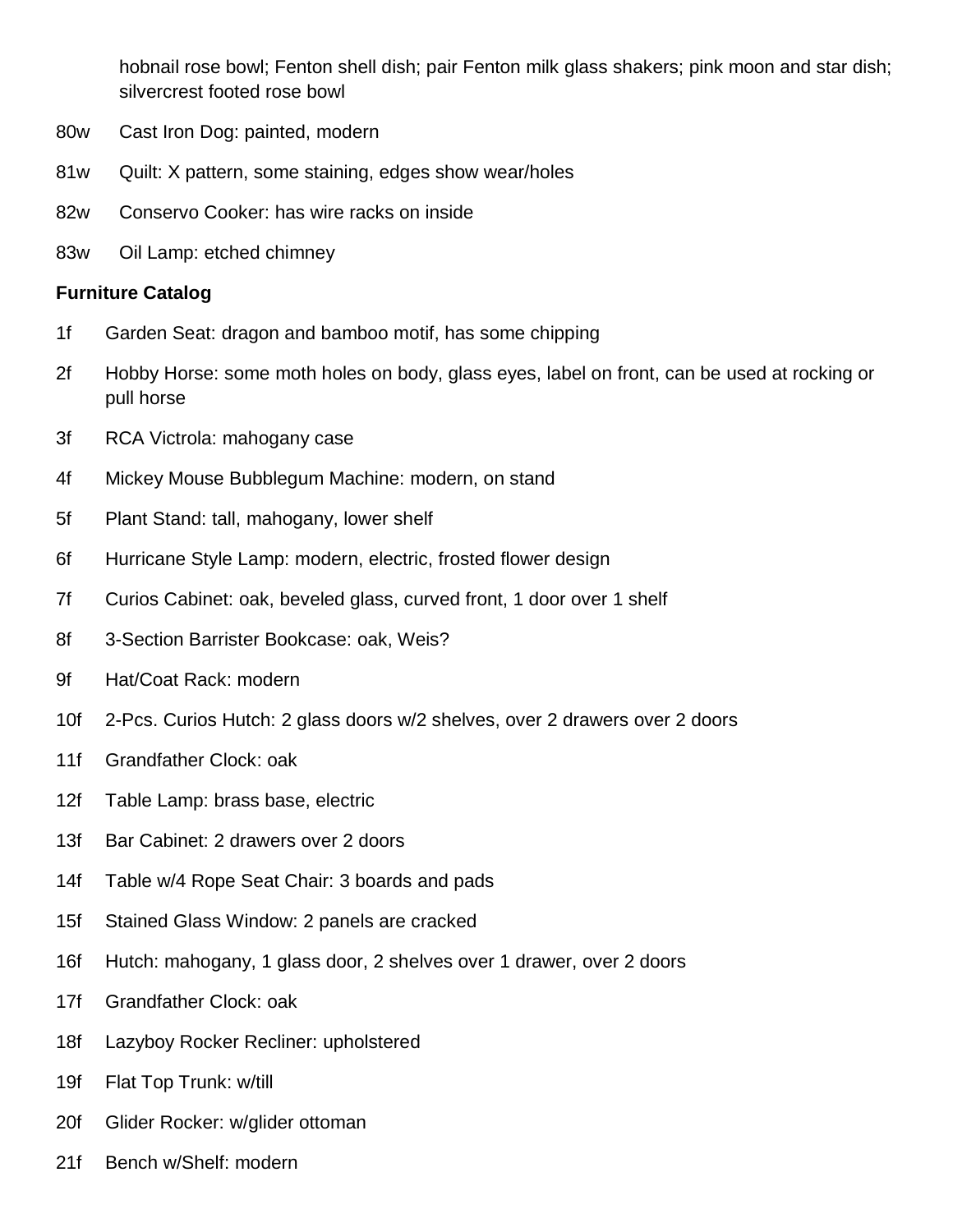- 22f Maple Chest of Drawers: 4-drawers, retro
- 23f Small Poster Bed: headboard, frame
- 24f Mattress and Boxspring: sleep system by Serta
- 25f Pair Bar Stools: modern
- 26f Duncan Phyfe Dropleaf Table: mahogany
- 27f Commode: 1 piece of molding missing on one side of lid
- 28f Desk: glass top, 2-drawer, mahogany, spoon foot
- 29f Mantle Clock: mahogany, German, runs
- 30f Duncan Phyfe Dropleaf Table: 1 drawer
- 31f Pair of Candlestick Lamps: brass
- 32f Glider Rocker: w/glider ottoman
- 33f Calendar Mantle Clock: Ithaca
- 34f Dry Sink: 2 doors, oak, modern
- 35f Hepplewhite Style Drop Leaf Stand: w/inlay, missing drawer
- 36f Bernina Activa 240 Sewing Machine w/Cabinet: 3 drawers on left side, 4 drawers on right side, center drawer
- 37f Poster Bed: mahogany, foot board, head board, rails, Tell City Chair Co., cherry, matches 39f, 40f
- 38f Mattress and Boxspring: White Dove, queen
- 39f Triple Dresser: triple folding mirror, beveled edge, center drawer, 4 side drawers on either side, matches 37f, 40f, cherry
- 40f Chest on Chest: 2 over 3 over 3, matches 37f, 39f, cherry
- 41f 2-Cushion Sofa: Flexsteel
- 42f Table Lamp: brass
- 43f Oval Victorian Stand: mahogany, small crack in bottom
- 44f Crystal Lamp: etched
- 45f Carolina End Stand: 2 drawers, cherry
- 46f Chippendale Style Breakfront Cabinet: 2 drawer, cherry
- 47f Chifforobe: 2-pcs, 2 doors over 3 drawers, cherry finish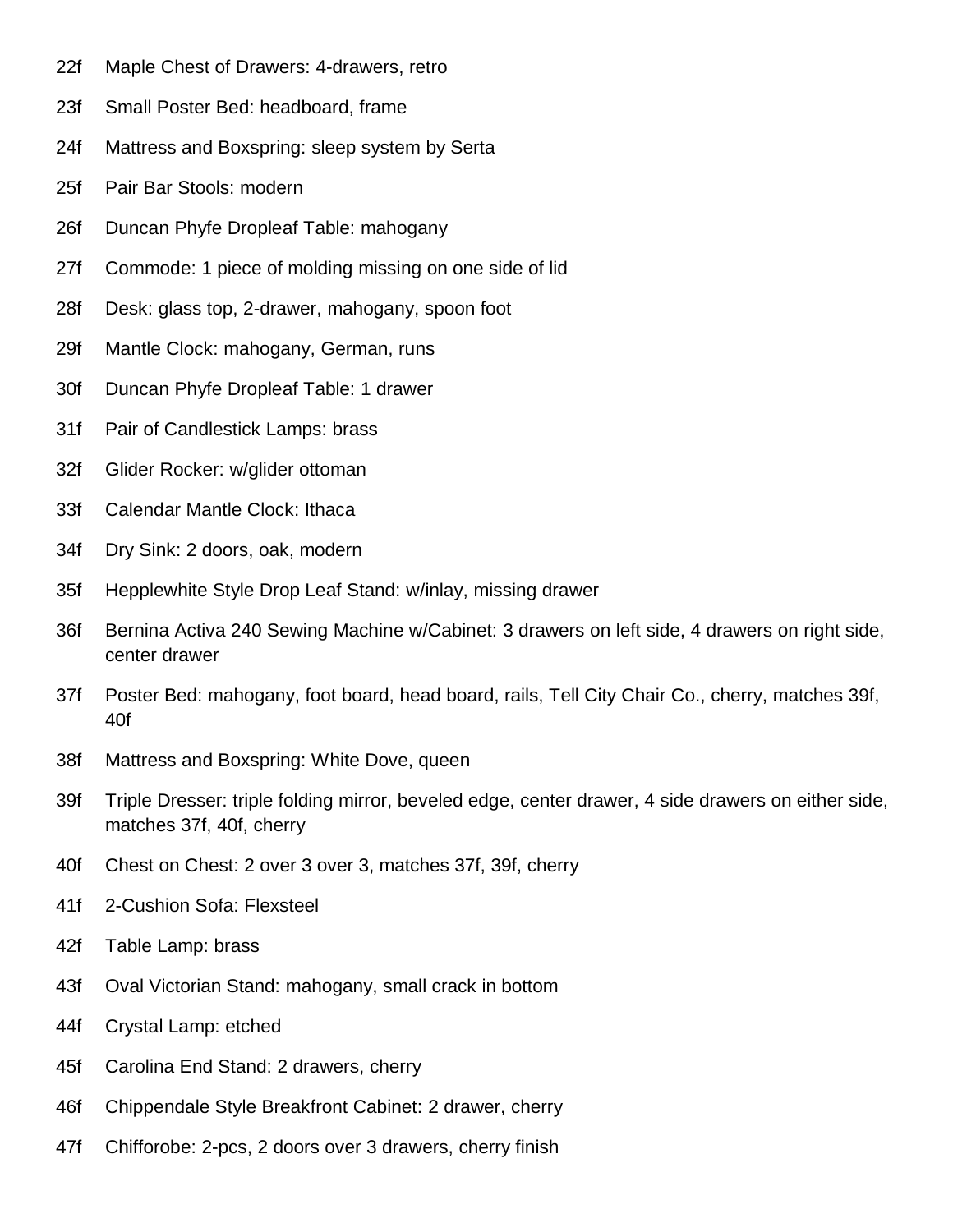- 48f Sleigh Bed: headboard, foot board, rails, w/rope insert panels, matches 50f, 51f, 52f, 53f, 54f
- 49f Mattress and Boxspring: Apollo
- 50f Chest of Drawers: 2 over 2 over 3, matches 48f, 51f, 52f, 53f, 54f
- 51f Gentleman's Dressing Mirror: 2 drawers, beveled edge, matches 48f, 50f, 52f, 53f, 54f
- 52f Chest on Chest: 2 over 2 over 4, matches 48f, 50f, 51f, 53f, 54f
- 53f Small Chest of Drawers: 2 over 3, matches 48f, 50f, 51f, 52f, 54f
- 54f Night Stand: 3 drawer, matches 48f, 50f, 51f, 52f, 53f
- 55f Endfield Grandmother Clock: deco style
- 56f Floor Lamp: brass
- 57f Child's Sled: w/back
- 58f Marble Top Chest: walnut, 3 drawers
- 59f Mantle Clock: mahogany, H.A.C., German
- 60f Gothic Marble top Sideboard: intricate carving, 2-pcs, top shelf, middle shelf, 2 drawers over 2 doors, gargoyles on doors
- 61f Singer Treadle Sewing Machine: oak table, decals are chipping, table has been refinished
- 62f Ceramic Table Lamp: flower motif
- 63f Victorian Octagon Table: refinished, oak top, base painted black
- 64f Corner Cabinet: pine, 2 glass doors over open shelf, over 2 doors
- 65f 3-Drawer Chest: Nickels and Stone
- 66f Sleep haven Sofa Bed: Flexsteel
- 67f Bob Timberlake 3-Drawer End Table: cherry, 1 pull missing
- 68f Double Recliner: some fabric separation on seat
- 69f Oval End Table: 1 drawer, cherry
- 70f Lift Chair: suede
- 71f Oval Coffee Table: cherry
- 72f End Table: 1 drawer, 1 shelf, modern
- 73f Sled: German
- 74f (4) Pcs. Wicker Set: 2 side chairs, loveseat, table, matches 75f